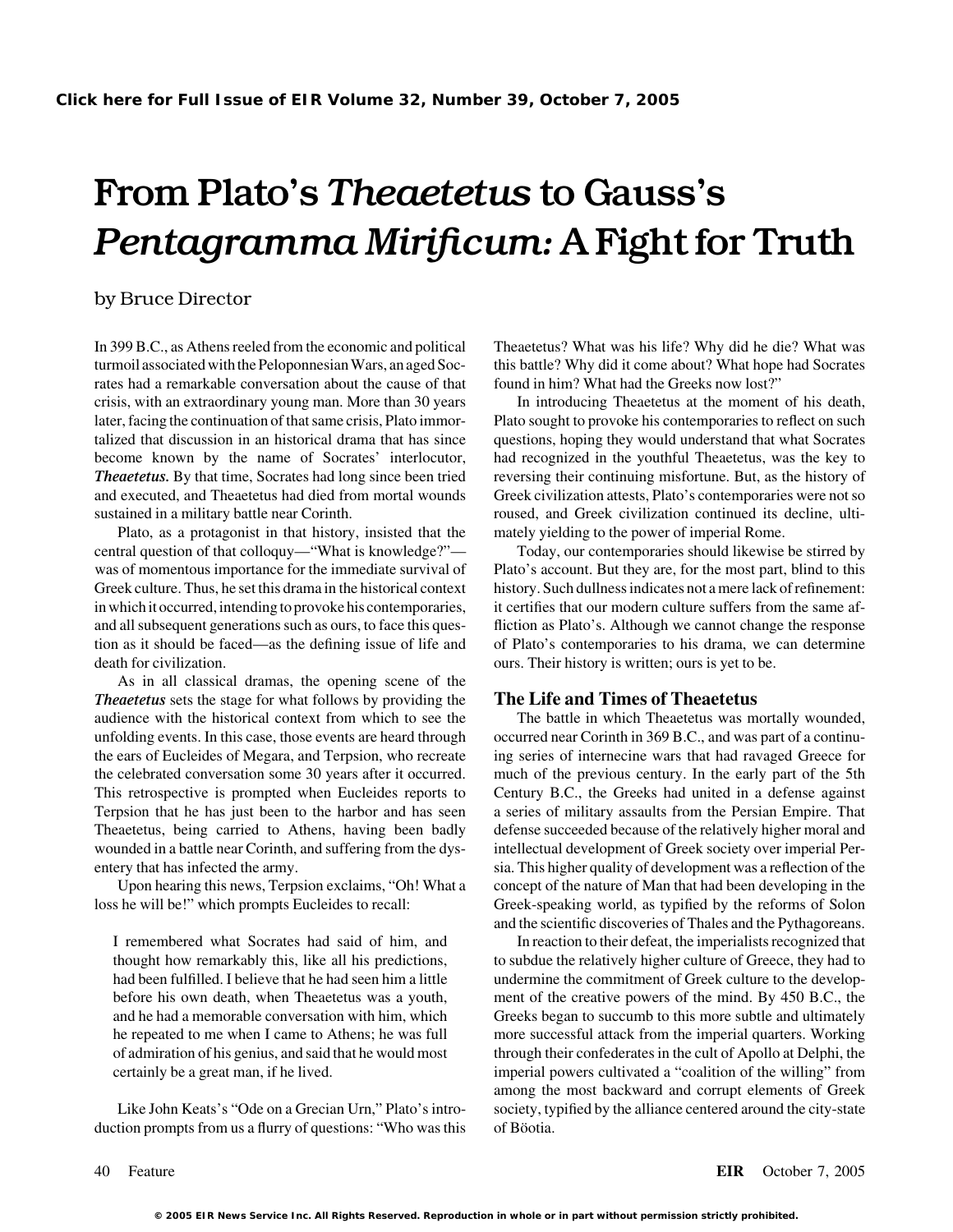These ancient populists were corrupted and recruited by **Theaetetus and Socrates in Dialogue** money, power, and cult religious beliefs, which paid homage That conversation is reported in Plato's drama through to the irrational mystery powers of mythical gods, who con- the reading of the transcript that Eucleides made of Socrates' sidered human beings as beasts. The imperial faction had a account of that day. As that transcript reports, the conversacommon hatred for the concept of Man expressed through the tion opened with a discussion between Socrates and Theoideas of Solon, Heraclitus, Thales, and the Pythagoreans: that dorus of Cyrene, a Pythagorean known for his investigations the creative powers of the mind distinguished man from all into incommensurable magnitudes. Socrates, expressing his other creatures. Unlike animals, which are slaves of sense- concern for the future of Athens, asks, "Who among these perception, human beings can grasp, through their minds, the young Athenians shows promise as a philosopher?" Theounsensed principles of change that govern the behavior of the dorus points out one, the aforementioned Theaetetus, who, objects of sense. The Pythagoreans called such principles by he says: the Greek word "dynamis," whose English translation is "power." When this cognitive power, not the objects of sense, ... is no beauty, and you must not be offended if I say guides Man's actions, Man gains an increasing mastery over that he is very like you; for he has a snub nose and the physical universe itself. Thus, as Solon set forth in his projecting eyes, although these features are less marked laws, and Socrates affirmed through his life's work, the only in him than in you. Seeing then, that he has no personal way to improve the human condition is to improve the powers attractions, I may freely say, that in all my acquaintance, of the mind. which is very large, I never knew any one who was his

The imperial powers were aided in their corruption of equal in natural gifts: for he has a quickness of appre-Greek culture by the Sophists, who began to swarm into Ath- hension which is almost unrivaled, and he is exceedens during the middle of the 5th Century, charging large fees ingly gentle, and also the most courageous of men; there to teach the children of wealthy Athenians how to use the is a union of qualities in him such as I have never seen skills of oratory to persuade others to part with their money, in any other, and should scarcely have thought possible; morality, and sense. Like ancient Elmer Gantrys, or the ante- for those who, like him, have quick and ready and retencedents of today's financial or political consultants, the suc- tive wits; have generally also quick tempers; they are cess of the Sophists depended on the population's growing ships without ballast, and go darting about, and are mad willingness to pursue the delusion of sensual power and rather than courageous; and the steadier sort, when they money—just as today's Baby Boomers fall for every halluci- have to face study, prove stupid and cannot remember. natory sex and money scheme that oozes out of the internet. Whereas he moves surely and smoothly and success-

The Sophists, accepting the denial of the existence of fully in the path of knowledge and enquiry; and he is human creativity as an axiom, insisted, therefore, that nothing full of gentleness, flowing on silently like a river of oil; could be known except that which is perceived through the at his age, it is wonderful. senses. Everything else is simply a matter of "opinion,"whose truth is determined solely by its popularity of the moment. With this glowing introduction, Socrates invites Theaete-For the Sophists, and those who believed in them, truth did tus to explore a question, which the Sophists insisted could not exist, because it would interfere with the illusory power not be answered, and should not be asked: "What does it mean that sophistry had apparently produced. to know something?" With Theodorus' urging, Theaetetus

in Greece declined, leading to the disastrous Peloponnesian tions designed to establish that he is not referring to knowl-Wars from 431 to 404 B.C., which left most of Greece deci-edge of a specific thing, but to the general principle of knowlmated, and Athens in a state of extreme economic, cultural, edge itself. and political decay. But the wars did not end in 404 B.C. They In response, Theaetetus says, confidently: continued as shifting alliances that pitted each against all, in a permanent war that devoured the Greek-speaking world. In Yes, Socrates, there is no difficulty as you put the ques-369 B.C., an army of Sparta and Athens, which had been tion. You mean, if I am not mistaken, something like allies against the Persians, but turned into enemies in the what occurred to me and to my friend, your namesake Peloponnesian Wars, combined anew in a battle against the Socrates, in a recent discussion. remnants of the morally corrupt, Persian-controlled, Böotian Theodorus here was drawing some figures for us in league. It was in this battle that Theaetetus received the illustration of powers [*dynamis*], showing that squares wounds that took his life. containing 3 square feet and 5 square feet are not com-

But, thirty years earlier, Theaetetus was still a youth grow- mensurable in length with the unit of the foot, and so, ing up in an Athens riddled with the corruption of sophistry. Selecting each one in its turn up to the square containing This was the circumstance of his memorable discussion 17 square feet and at that he stopped. Now it occurred with Socrates. to us, since the number of powers appeared to be infi-

As the popularity of the Sophists grew, the conditions joins in. Socrates initiates the discussion with a series of ques-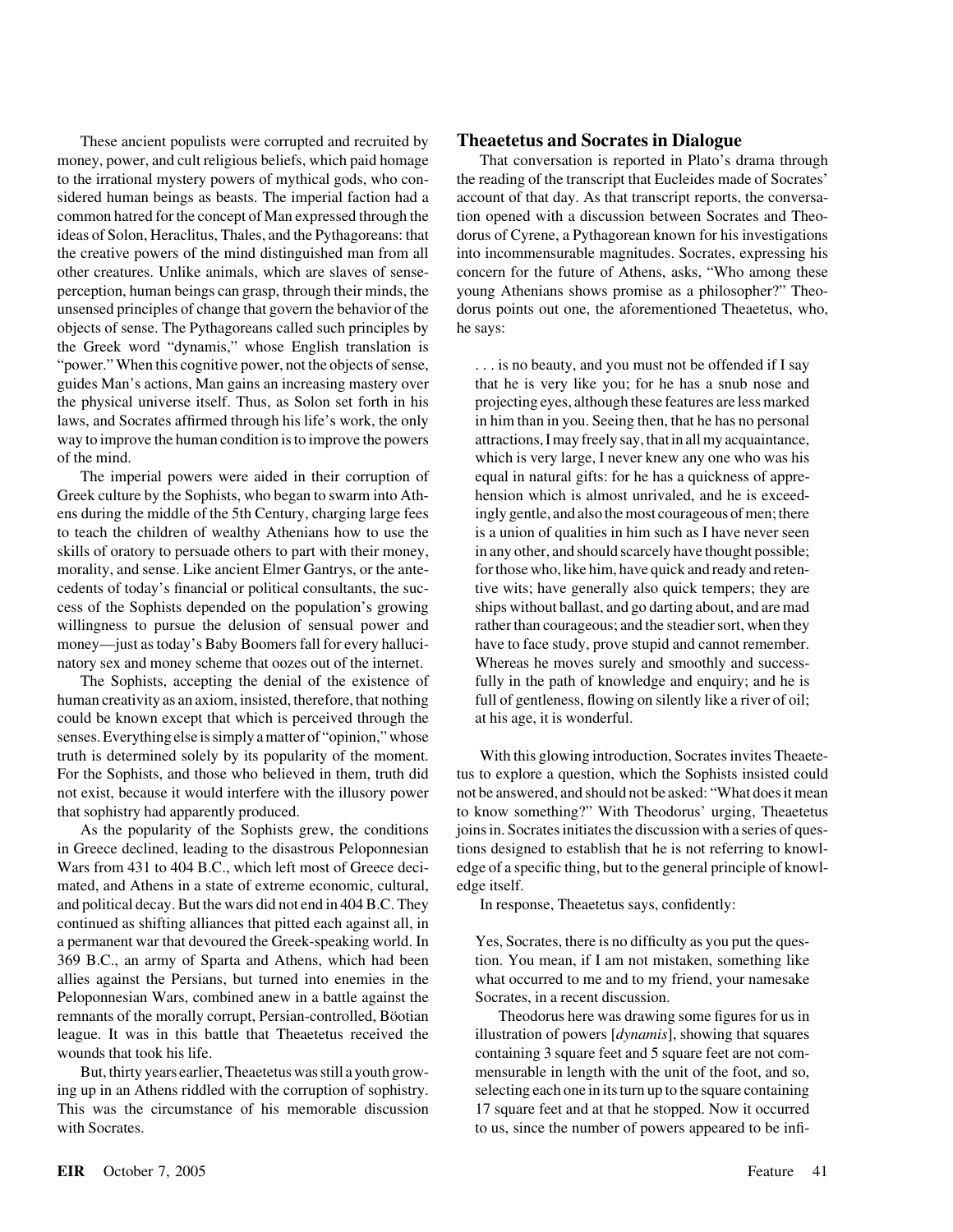

*stopped at 17, but Theaetetus conceived of the entire unlimited class of such "square" powers and found their true boundary.*

nite, to try to collect them under one name by which we **Theaetetus:** By heaven they should be the top of could henceforth call all the powers. all perfection!

Theaetetus then demonstrates to Socrates how he had that Theodorus was mistaken about you, but do your surpassed his teacher and discovered a general principle of best to ascertain the true nature of knowledge, as well incommensurables. (See **Figure 1.**) Not a specific principle as of other things. for this or that incommensurable magnitude, he says, but the **Theaetetus:** I am eager enough, Socrates, if that general principle—power (*dynamis*) from which these in- would bring to light the truth. commensurables are generated. **Socrates:** Come, you made a good beginning just

This idea of powers is at the heart of all science from that bring the many sorts of knowledge under one definition. time to this. The simple example used by Theaetetus—that the powers that increase a line are distinct from the powers Plato's drama continues the account of this historic conthat increase an area, which are, in turn, distinct from the versation in which the venerable Socrates, concerned for the powers that increase a volume—is an expression of the capac- future of his country which he has seen decay through the ity of the human mind to be a master, not a slave, of the objects corruption of sophistry, seeks to instill in the young genius a of sense. From their visible appearance, the line, square, and ruthless commitment for the truth, and an understanding of cube all appear to be generated by the same thing. The square the method by which to seek it. Socrates implores Theaetetus is bounded by lines; the cube is bounded by squares. The edge to use his personal experience of a creative discovery as a of a cube and the side of the square are lines, which, in their guidon for pursuing the more fundamental question. visible appearance are indistinguishable from a simple line Throughout the dialogue Socrates encourages Theaetetus to itself. Yet, as the Pythagoreans discovered, the line that gener- trust only his knowledge of the power of discovery, not the ates a square is incommensurable with a simple line, and knowledge of specific things. the line that generates a cube is incommensurable with both Socrates recognizes that although this creative experience other lines. can only take place in the individual human mind, society as

doubles a square is incommensurable with the line that triples insists, that as an old man concerned for what will become of a square which, in turn, is incommensurable with the line that mankind after his death, he must be dedicated to inspiring this quadruples a square, and so on. But although these magni- capacity in others. He compares himself to his mother, who tudes are each separate and distinct, they could be thought of as a midwife, helped bring children into this world, whereas as expressions of a single principle. That principle, although he helps bring forth ideas. He seeks to inspire in Theaetetus a apparently unlimited, was actually bounded; it lacked the passion for truth so strong, that as he assumes greater respon-

PIGURE 1<br>
FIGURE 1<br> **Theodorus' Construction**<br> **Theodorus' Construction**<br>
Upon hearing Theaetetus present his discovery, Socrates

proclaims with great joy that Theodorus is fully justified to praise the cognitive powers of his student. But now Socrates posed the more elementary question, "What do you mean when you say you know something?" This caused Theaetetus to caution that he does not deserve the praise, because he cannot answer that general question.

Eucliedes' transcript provides the account of what follows:

**Socrates:** Well, but if some one were to praise you for running and to say that he never met your equal among boys and afterwards you were beaten in a race by a grown-up man, who was a great runner would the praise be any the less true?

**Theaetetus:** Certainly not.

*Theodorus' construction of incommensurable magnitudes. He* **Socrates:** And is the discovery of the nature of knowledge so small a matter, as I just now said? Is it not one which would task the powers of men perfect in every way?

**Socrates:** Well, then, be of good cheer; do not say

now; let your own answer about powers be your model, **The Idea of Powers** and as you comprehended them all in one class, try and **as** you comprehended them all in one class, try and

Theaetetus went further. He recognized that the line which a whole depends on its frequent occurrence. Therefore, he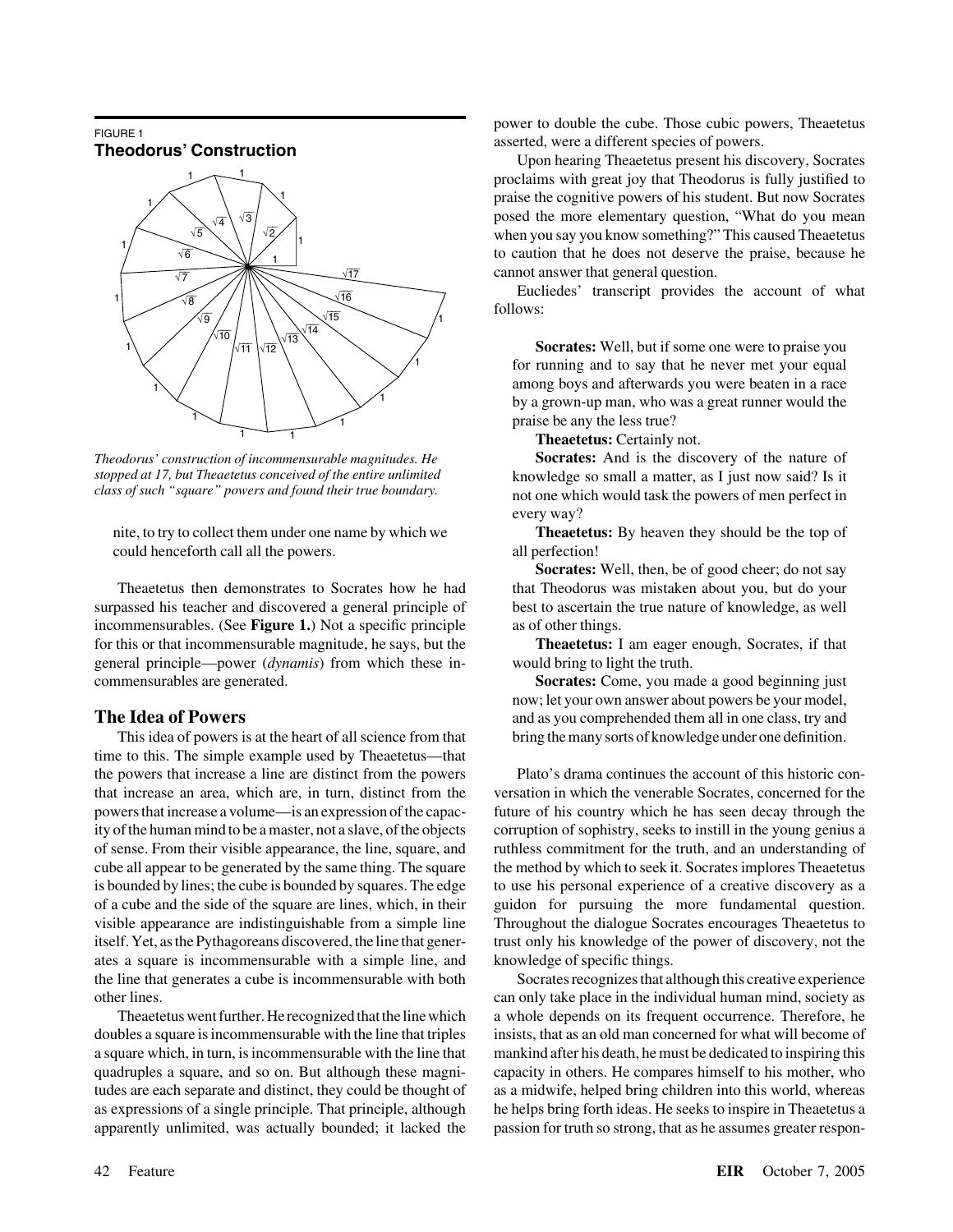sibility for society, he will be willing to subject his thoughts to assessment final, in 361 B.C., Archytas personally implored the scrutiny necessary to determine whether he has produced him to return to the region, in another attempt to solidify a something true, or has merely brought forth a "wind egg." If flank against sophistry. Socrates succeeds in this effort, he will have created a warrior Respecting Archytas' judgment, Plato made the trip, only against sophistry. to find himself sentenced to death by a Dionysius more intent

logue (see www.perseus.tufts.edu for translation), but for our republic. But through the direct intervention of Archytas, purposes here we must underscore Socrates' concluding Plato was freed, and returned to Athens, where, among other remark: things, he wrote the dramatic account of Theaetetus' conver-

today and have been in the past. This art, however, both dered like beasts.

Meletus' indictment charged Socrates with impiety and corrupting the youth, for his opposition to sophistry in Athens. [W]hen the god proclaimed to the Delians by the oracle At the trial, Socrates warned that if Athens continued to capit- that, if they would get rid of a plague, they should conulate to sophistry it would pay a heavy price. He was convicted struct an altar double of the existing one, their craftsmen and executed. The history records, as Eucleides noted, that fell into great perplexity in their efforts to discover how all Socrates' forecasts were fulfilled. <br>a solid could be made double: They therefore went to

Within two years of Theaetetus' death, Plato was called that he wished, in setting them the task, to shame the to Syracuse by a coalition of Pythagoreans who were fighting Greeks for their neglect of mathematics and their cona western flank against Persian-led imperialism. Plato had tempt for geometry. visited this region 25 years earlier, shortly after the death of Socrates, in his search for potential collaborators against the In Plato's dialogue, Theaetetus alludes to this Delian Persian-allied sophists. This first trip would have brought him Problem, when, after recounting to Socrates his discovery of into proximity with circles around Archytas, a great statesman the entire species of square magnitudes, he says, "and the and scientist based in the Pythagorean stronghold of Taren- same for solids."We do not know how far Theaetetus' knowltum. Among Archytas' scientific accomplishments were a edge of solids had extended when he was at this age; however, thorough study of music, astronomy, mechanics, and his fa- the later history shows that it was Theaetetus who produced mous solution to the problem of doubling the cube. the first complete study of the Egyptian/Pythagorean science

Archytas had established himself as one of the most im- of the five regular, spherical, "Platonic" solids. portant political leaders in the region, having been elected The significance of Theaetetus' allusion to solids in this general for seven years, although the usual term was one. As context becomes clear, only when viewed from the standa Pythagorean, he insisted that politics must be guided by point of Archytas' solution to the Delian problem. Inversely, scientific principles, not sophistry. These Pythagoreans of Archytas' solution to the Delian problem can only be under-Sicily and southern Italy had hoped to influence Dionysius II, stood, when viewed from the standpoint of Theaetetus' the tyrant of Syracuse, to reject sophistry and return to the history. traditions of Solon. But this effort failed, and Plato soon re- As Theaetetus indicated in his youthful discussion, the turned to Athens believing the Syracusans to be too corrupt incommensurable magnitudes associated with the square to heed his advice. Although at the time Plato considered his powers, though distinct, can be thought of as a single power.

For the full account, the reader is referred to Plato's dia- on pursuing his power, than on turning his kingdom into a sation with Socrates.

If after this you ever undertake to conceive other In the years that followed, Plato continued to emphasize thoughts, Theaetetus, and do conceive, you will be the importance of the connection between science and polipregnant with better thoughts than these by reason of tics. In the *Laws,* his final attempt to guide Greek culture the present search, and if you remain barren, you will out of the pit into which it had fallen, Plato laments that the be less harsh and gentler to your associates, for you will Athenians were "like guzzling swine," because they had behave the wisdom not to think you know that which come ignorant of the principles for doubling the square and you do not know. So much and no more my art can cube. Such ignorance left the Greeks not only unaware of accomplish; nor do I know aught of the things that are basic scientific principles; more important, lacking a direct, known by others, the great and wonderful men who are personal experience of creative discovery, they had been ren-

my mother and I received from God, she for women Plato's emphasis on the relationship between this develand I for young and noble men and for all who are fair. opment of the creative powers of the individual human mind And now I must go to the Porch of the King, to answer and the condition of society as a whole, was immortalized by the indictment which Meletus has brought against me. Eratosthenes' characterization of the problem of doubling the But in the morning, Theodorus, let us meet here again. cube as the "Delian" problem. According to Theon of Smryna, Eratosthenes wrote in his *Platonicus:*

ask Plato about it, and he replied that the oracle meant, **Enter Archytas** not that the god wanted an altar of double the size, but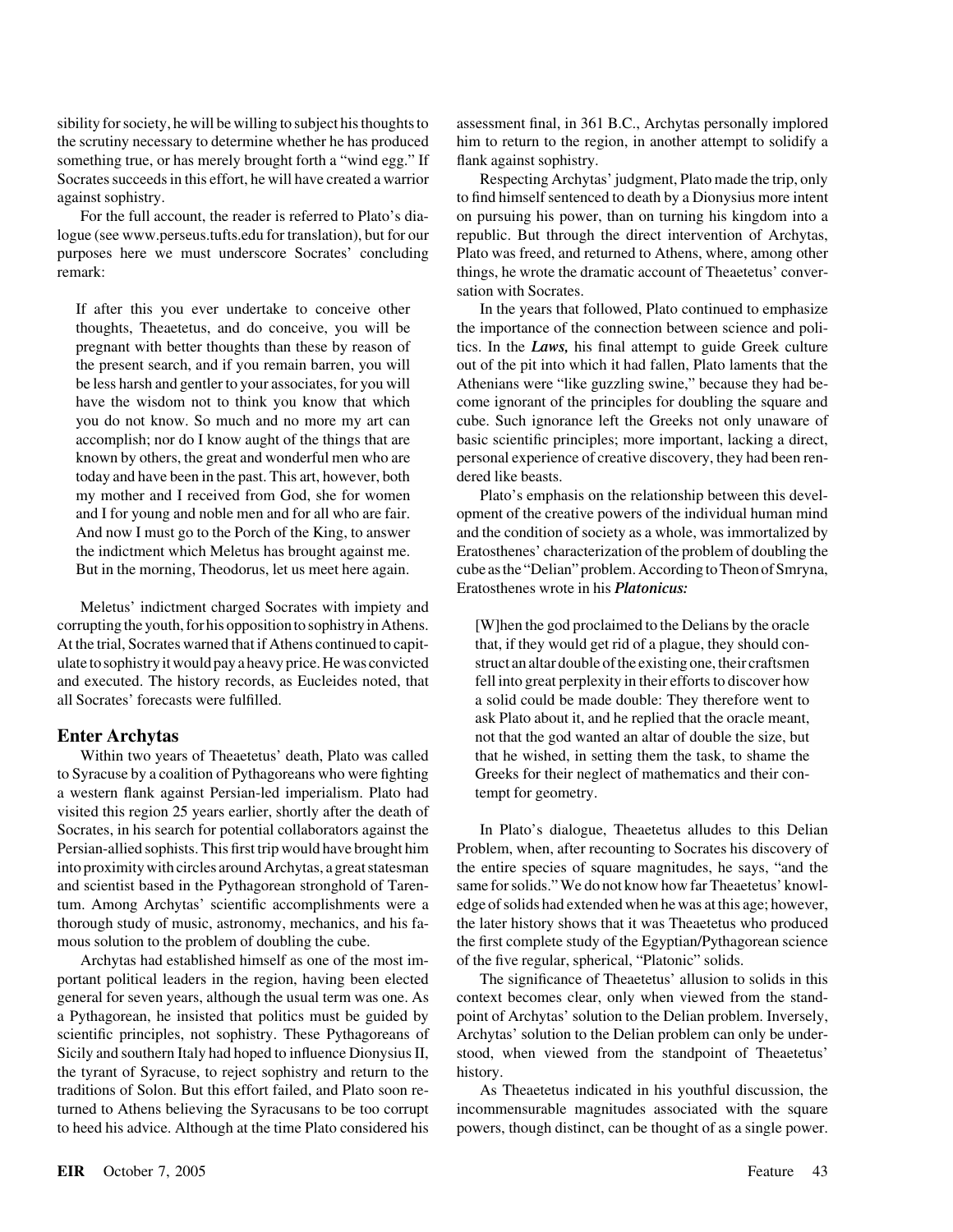## FIGURE 2 FIGURE 3 (a)



*(a) The magnitude which has the "power" to double the length of a line is produced by simple extension. (b) The magnitude which has the power to produce a square of double area is the diagonal of the smaller square, and is called the geometric mean between the two squares. The magnitude of diagonal BC is incommensurable with, and cannot be produced by, the magnitude of side AB of the smaller square. (c) The magnitude which has the power to produce a cube of double volume is different from the magnitudes which have the power to double a square, or a line. It is the smaller of two geometric means between the two cubes, and is incommensurable with both lower magnitudes.*

This unity is expressed harmonically by the proportion of one geometric mean between two extremes. However, as was discovered by Hippocrates of Cios a generation earlier, the

not formal mathematics, that defines which of these propor- *cylinder. P moves simultaneously on the circumference of circle* tions is real:

If the body of the All had to come into existence as a

that nothing could be known to be true but sense perception. fact that the cube, as one of the five regular solids, can be

## **Doubling and Powers Two Means Between Two Extremes**



*The chord OP is the geometric mean between OQ and OA. As P moves from A to O, the entire manifold of such proportions (one mean between two extremes) is formed.*



incommensurable magnitudes associated with the cubic pow-<br>ers, are expressed harmonically by the proportion of two geo-<br>must itself be moved, to pivot around O. Thus Q moves<br>metric means between two extremes. (See **Figure** *APO and the curve (not shown) formed by the intersection of the torus and the cylinder.*

plane surface, having no depth, one mean would have Consequently, the Sophists could never double the cube, besufficed to bind together both itself and its fellow-terms; cause, as Archytas' solution shows, the cube cannot be doubut now it is otherwise: for it behooved it to be solid of bled by any method that is apparent to sense perception.

shape, and what brings solids into unison is never one Because one mean between two extremes can be exmean alone but always two. **pressed by the motion of a right angle in a circle**, it would seem, from the standpoint of sense-perception, that two Plato's, Archytas' and Theaetetus' focus on the Delian means could be expressed by a similar motion in a sphere. problem drove the Sophists crazy, for the Sophists insisted (See **Figure 3.**) This false belief is further reinforced by the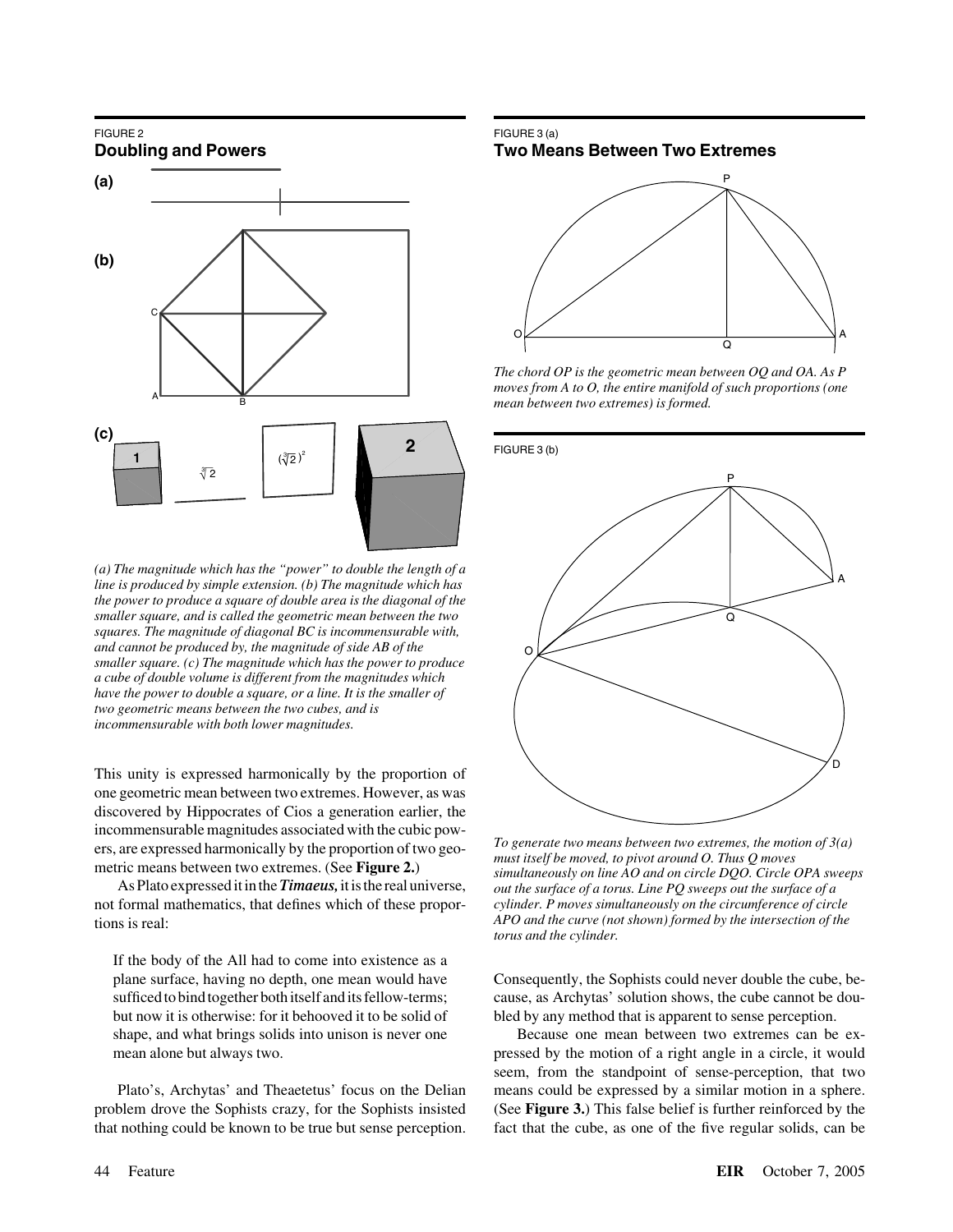

*will be the edge of the cube whose volume is 4, and OA will be the* 

tas showed that the action that produces two means between of action, the hypergeometric. two extremes is not merely spherical. It requires the complex It is important to underscore, that the fallacy of Euclid's Riemann would later call "hypergeometric." Euclid and Theaetetus investigated entirely different objects.

creative powers of the mind that produced those results. They processes that produce the visible solids. set about to promulgate a new form of cult-religion masquer-<br>As the Archytas construction demonstrates, and as the

mation theory, and so on, has been the primary weapon method typified by Plato, Theaetetus, and Archytas. wielded aginst science by the carriers of the imperial cause As Plato's account of Theaetetus' conversation with Soc-"objective science," Aristotle's minions explored, not the real because it reflects the fact that the fundamental nature of huworld, but the horrific fantasy world which the oligarchy manity, *creativity*, is a universal characteristic. sought to bring about: a world devoid of human creativity. After all, objectively, the human mind is a part of the real **The Hypergeometric Domain**

and organization of Euclid's *Elements*. stated in his 1854 habilitation dissertation, the Aristotelean-

### **Euclid and the Sophistry of the** *Elements*

FIGURE 4<br>**Archytas Doubles the Cube** lates, and definitions that are not, and never could be, proven. At the heart of this scaffold is the assumption that physical space is linearly extended, infinitely, in three mutually orthogonal directions. Upon this scaffold, Euclid builds an edifice of theorems that derive, by logical deduction, a compendium of results that begins with the plane figures, ends with the five regular solids, and sandwiches the theory of incommensurables in between. Not only does this entire structure crumble, if the assumptions on which it is based are proven not to be true (which they are not); but, even more important, *nothing in these Elements could have been, nor was, discovered by Euclid's method.*

> For example, the entire section on the five regular solids and the theory of incommensurables, was lifted directly from the works of Theaetetus. But they appear here in a form deliberately antagonistic to the method of Archytas, Theaetetus, and Plato.

Where Euclid began with definitions, axioms, and postu-When a cone, with its apex at O, is formed by extending chord OM<br>and rotating it until it intersects both the torus and the cylinder at<br>P, two geometric means are formed. OM:OQ::OQ:OP::OP:OA. If<br>OM is 1, OQ will be the ed *edge of the cube whose volume is 8.* double the cube. Yet, as Plato emphasized in the *Timaeus,* physical reality demands the discovery of a higher principle. As Archytas' construction shows, that higher (cubic) principerfectly inscribed and circumscribed by a sphere. But Archy- ple is itself bounded and generated by a still higher principle

of actions that generates an intersection between a torus, cyl- *Elements* is one of design. It cannot be overcome by tricks, inder, and cone. (See **Figure 4.**) This higher form of action such as reversing the order of the *Elements* to begin with (as indicated below) belongs to the domain which Gauss and the spherical constructions and descend to the plane figures. The Sophists and their imperialist controllers were faced The solids of Euclid are mechanical objects; Euclid describes with the problem of desiring the results of scientific discovery, their visible characteristics. The solids of Theaetetus, Archywhile, at the same time, demanding the suppression of the tas, and Plato are the immaterial, yet substantial, dynamic

ading as science. This dogma was codified by Aristotle, an case of Gauss's *pentagramma mirificum* confirms on a more imperial agent dedicated to smothering the method of the advanced level, the spherical solids are themselves reflections Pythagoreans and Plato. **of a "hyperspherical" form of action.** Such hyperspherical, The virtually satanic creed of Aristotle, transmogrified or more generally, hypergeometrical, domains can only be into various forms such as empiricism, reductionism, infor- discovered, as the history of ideas affirms, by the Socratic

from that day to the present. Crusading under the banner of rates attests, this method *uniquely* can obtain truthful results,

universe. Thus, the only true science, is one that is objec- This *anti*-Euclidean method of the *ante*-Euclideans, Plato, tively, subjective. Theaetetus, and Archytas, established the basis for all prog-Aristotle's form of sophistry is exemplified by the method ress in science since their time. On the other hand, as Riemann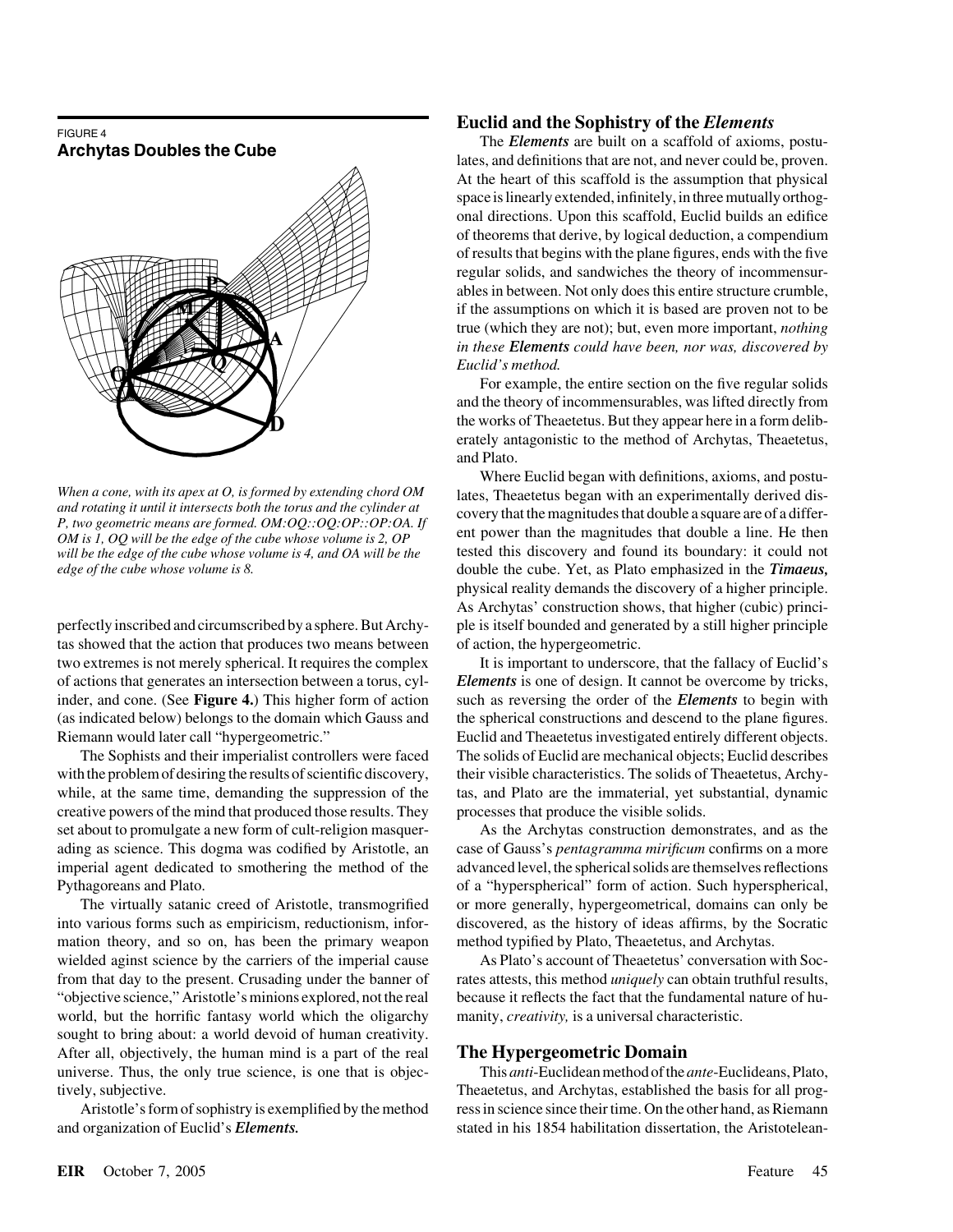who applied the Socratic method of Nicholas of Cusa's *De* so his readers could judge his method of thinking from the *Docta Ignorantia* to the determination of the physical plane- retrospective of his subsequent achievements, and thus be tary orbits. able to recognize, in the manner of Plato's *Theaetetus,* the

*graphicum*, that the relationships among the visible planets judge his discoveries in the context of their subsequent history. corresponded to the relationship among Theaetetus' five regu- For in the years that followed the first edition, the Venetianlar spherical "Platonic" solids. This, however, implied that the orchestrated religious conflict, which had been simmering for planet's orbits were circular. But as he stated in the opening of more than a century, erupted into the orgy of destruction and his *New Astronomy*, the experimental evidence showed that insanity, known today as the Thirty Years' War. the planetary orbits were not perfect circles. "This leads to a Thus, Kepler, like Plato, insisted that his contemporaries, powerful sense of wonder that drives men to look into and future generations as well, view his science, as it should causes [*dynamis*]." be viewed, as a matter of life and death for civilization.

Kepler pursued this paradox in opposition to the "Euclidean" methods of Ptolemy, Copernicus, and Tycho Brahe, who Would that even now indeed there may still, after the all investigated the physics of the planetary orbits from the reversal of Austrian affairs which followed, be a place standpoint of the Aristotelean mathematics of perfect circles. for Plato's oracular saying. For when Greece was on Rejecting this approach, Kepler was committed to revolution- fire on all sides with a long civil war, and was troubled izing astronomy and returning to the Socratic approach exem- with all the evils which usually accompany civil war, he plified by Theaetetus and Archytas. In this way, Kepler dem- was consulted about a Delian Riddle, and was seeking a onstrated that the orbits of the planets were, in fact, elliptical. pretext for suggesting salutary advice to the peoples. This led him to his next discovery, that these elliptical orbits At length he replied that, according to Apollo's opinion, were harmonically related according to the same proportions Greece would be peaceful if the Greeks turned to geomthat human beings use to communicate ideas through bel etry and other philosophical studies, as these studies canto polyphonic music. Such proportions did not conform would lead their spirits from ambition and other forms to whole-number ratios, but—as Kepler emphasized through of greed, out of which wars and other evils arise, to the his attack on the Aristotelean Petras Ramus—to the incom-<br>love of peace and to the moderation in all things. mensurable magnitudes that had been investigated by Theaetetus. This fact is another indication of the hypergeo- Kepler's discoveries raised anew what had already been metric characteristic of the Solar System. exposed by Archytas' solution to the "Delian" problem: spe-

thoughts in the context of the history we have here recounted, of the visible domain, and the hypergeometric nature of the in his 1612 introduction to the second edition of *The Myste-* dynamics of physical action. *rium Cosmographicum*. In the first edition, Kepler had em-<br>A deeper insight into this tension can be seen through phasized that his discoveries were not only based on the re- Gauss's investigation into the "*pentagramma mirificum.*" sults of the Pythagoreans and Plato concerning thefive regular The *pentagramma mirificum* had originally been investisolids, but on their method as well—as that method had been gated by Kepler's contemporary, John Napier. In the context advanced by Cusa. In his original dedication, he had stressed of developing advances in spherical astronomy, Napier had not only his results, but the Socratic-Cusan nature of Man that begun to uncover the hypergeometric origin of the characterhis discovery of these results affirmed: istics of spherical action. His discovery involved the construc-

. . . [W]hen we perceive how God, like one of our own "the *pentagramma mirificum.*" (See **Figure 5.**)

superseded his own discoveries, but the German-speaking between the characteristics of a spherical *pentagramma miri*world of central Europe had descended deeper into bloody *ficum* and the plane pentagon generated from it by central religious war, along with the rise of a modern form of soph- projection. (See **Figure 6.**) As the figure illustrates, the charistry known as empiricism. In his introduction to the second acteristics of the plane pentagon are nothing more than arti-

sophistical method of Euclid had produced a darkness over edition, Kepler notes that although he has made many adscience that had inhibited progress from that time to his. vances over his original discovery, he had decided not to That darkness began to be lifted with the work of Kepler, change anything of substance in the original work. This was Kepler first showed, in his 1596 *Mysterium Cosmo-* creative process itself. But Kepler also wanted his readers to

Kepler provided us with a retrospective of his own cifically, the tension between the apparently spherical form

tion of a chain of right spherical triangles, which he called

architects, approached the task of constructing the uni- But the deeper significance of this construction only verse with order and pattern, and laid out the individual emerges with Gauss's investigations, as reported in two sets parts accordingly, as if it were not art which imitated of fragments from his notebooks. Although the implications Nature, but God himself had looked to the mode of of Gauss's exploration of the *pentagramma mirificum* are building of Man who was to be.  $q$  quite broad, the epistemological significance can be illustrated with reference to only a few of the results.

In the intervening 25 years between editions, Kepler had In his first fragment, Gauss investigates the relationship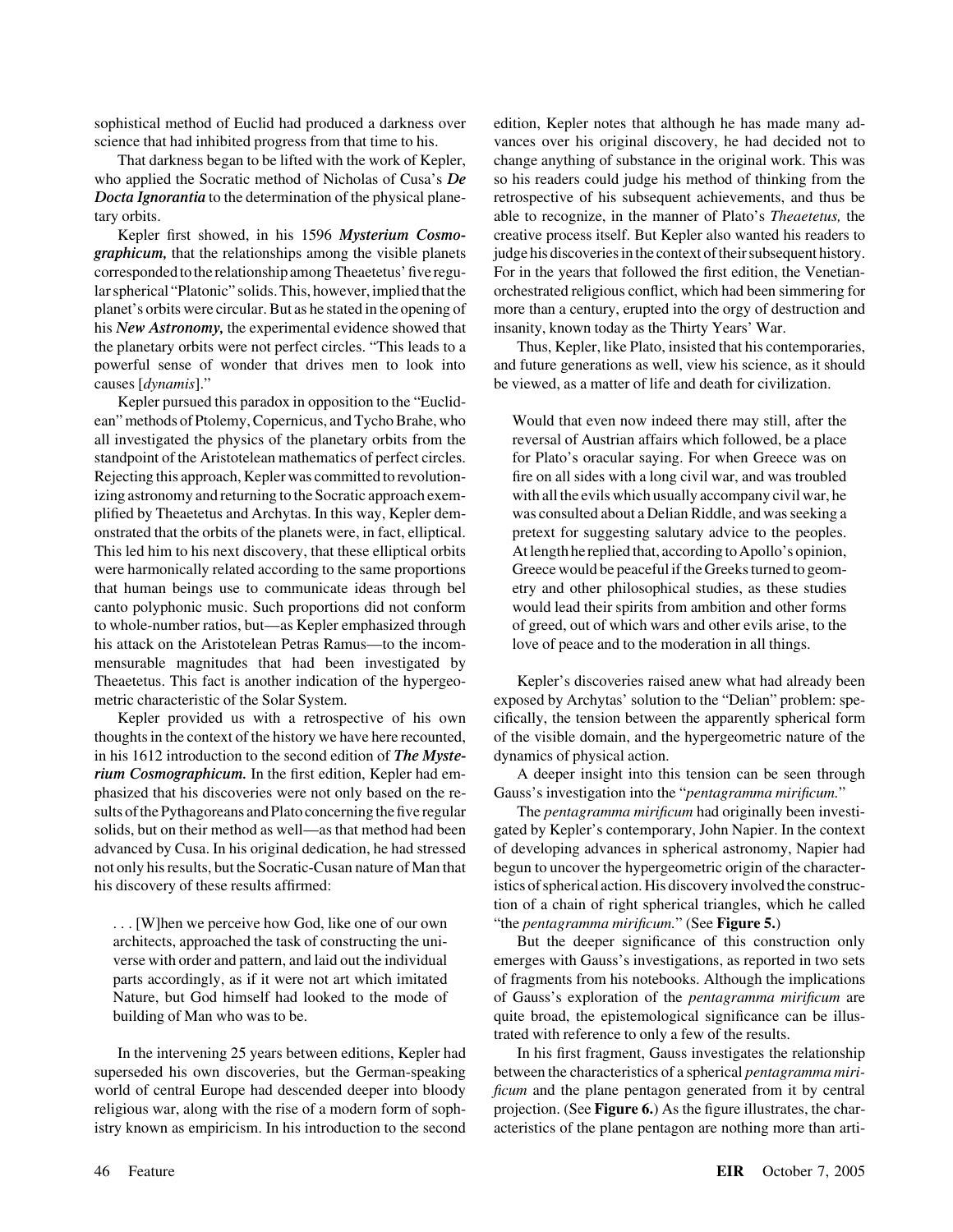## FIGURE 5 (a) FIGURE 5 (b)



*John Napier's Pentagramma Mirificum is formed from a chain of spherical right triangles. On a sphere, both the angles and the sides of a triangle are measured as angles. Thus, angles A, B, C,* Source: Gauss, *Werke,* Book 3, p. 481. *D, E are all right angles. Arcs pC, qD, rE, sA, tB, are all 90 degrees. The spherical pentagon is self-polar, which means that each vertex is the pole of the opposite side. For example, p is the pole of the equator sr; q is the pole of equator st, and so on. The* emphasis on a mastery of language and the self-study of the *sides and angles of the spherical triangles Atp, Bpq, Cqr, Drs, and* 

*This construction cannot be performed on a plane, because on generated from the pentagon-based dodecahedron.* 

*ificum* reflect his ardent commitment to anti-Euclidean meth- mathematician among poets." ods, to which he was recruited by his first teachers, E.A.W. Among Kästner's most notable polemics was his direct Zimmerman and Abraham Gotthelf Kästner. Kästner, who attacks on the stupidity of Euclid's *Elements*. In numerous was the primary defender of Kepler, Leibniz, and Bach for essays, as well as the above-mentioned works, Kästner took most of the 18th Century, was a master pedagogue. With aim at the *Element*'s Achilles heel: the parallel postulate. Zimmerman and others, Kästner helped to implement Kästner insisted that this postulate, sometimes also referred Leibniz's design for an educational system that focussed on to as the 11th axiom, which asserted that parallel lines exist, developing the creative powers of the students, through an could never be proven and rests solely on the false assumption

### **Napier's Pentagramma Mirificum Gauss's Sketch of Napier's Pentagramma Mirificum**



*Est are permutations of each other.* original classics of science and art in their historical context.<br> *Est are permutations of each other.* This construction cannot be performed on a plane. because on His 1758 seven vol *a plane a similar chain of right triangles produces a quadrilateral,* the principal discoveries of science known at that time, as not a pentagram. Thus, Napier's Pentagramma Mirificum brings not a pentagram. Thus, Napier's Pentagramma Mirificum brings<br>to light the intrinsic five-fold periodicity of the sphere. This five-<br>fold periodicity is also reflected by the fact, as Theaetetus and<br>fold periodicity is also *Kepler showed, that the five regular Platonic solids all can be* approach to the mind-deadening method of Euclid's *Repler showed, that the five regular Platonic solids all can be* approach to the mind-deadening method of

Kästner's 1796 four-volume History of Mathematics *from the Restoration of Science until the end of the 18th* facts of the characteristics of the spherical *pentagramma miri- Century,* provides a polemical overview of the historical con*ficum* from which it was projected. This indicates what Gauss text for those discoveries, emphasizing the superiority of the emphasized from his earliest work until his death: *the Euclid-* Socratic method, as typified by Leonardo, Cusa, and Kepler, *ean plane does not exist!* and as distinct from the Aristotelean sophistries typified by But this spherical *pentagramma* also has a higher origin. Galileo and Newton. In addition to these works on science, In fragments five through twelve, Gauss shows how the spher-<br>Kästner was a leading figure in the development of classical ical *pentagramma*, and its projection, are both artifacts of an art, writing volumes of polemical epigrams, poems, and aeselliptical function, which itself is an artifact of a superseding thetical essays. Among his students was the dramatist Gotthypergeometry. (See **Figure 7.**) hold Lessing, the collaborator of Moses Mendelssohn, who was responsible for reviving Shakespeare, and establishing **Kästner's Anti-Euclidean Methods** the foundations for the German classical stage. Gauss called Gauss's discoveries with respect to the *pentagramma mir*-<br>Kästner, "the first poet among mathematicians and the first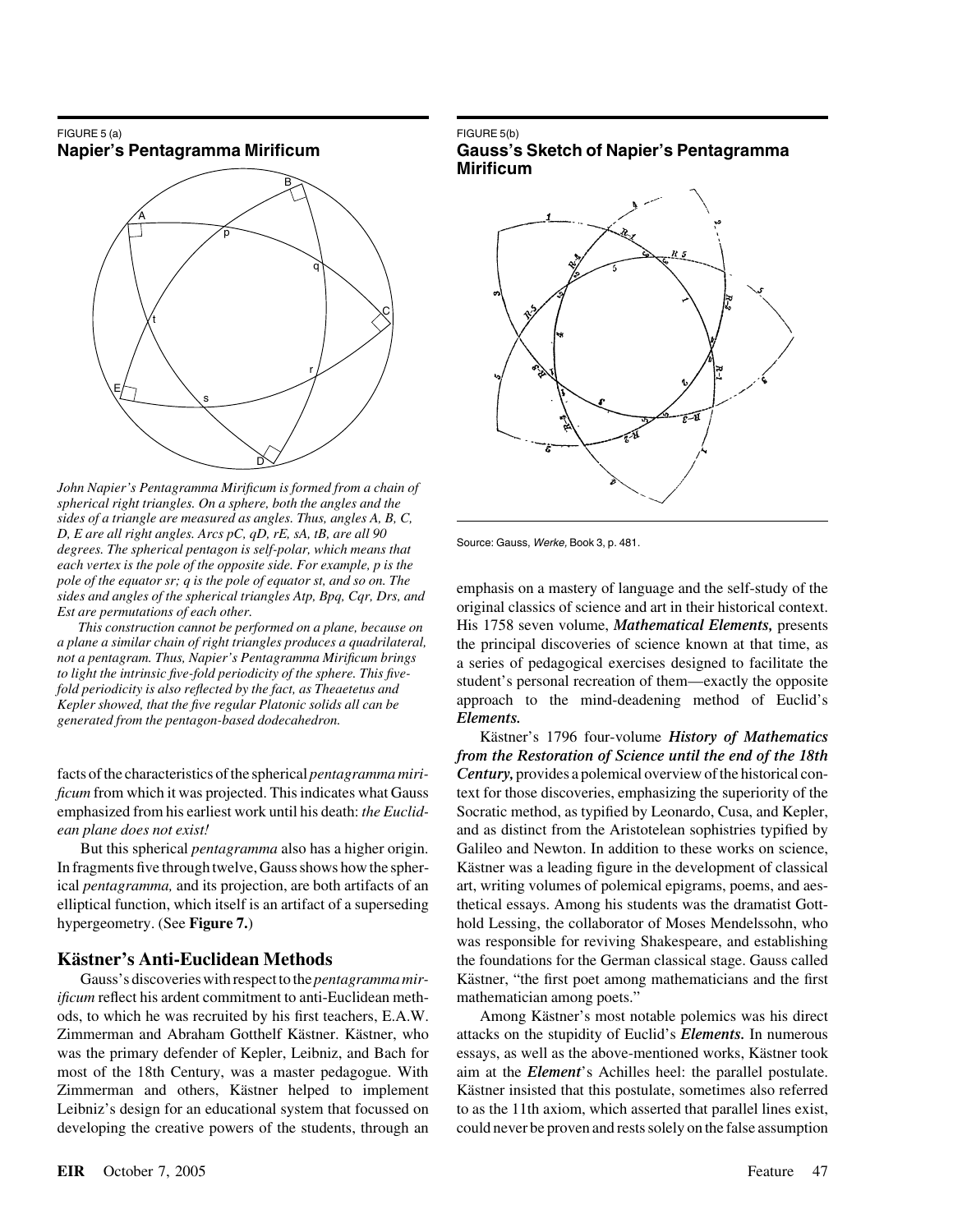### FIGURE 6(a) FIGURE 6(b) **Pentagramma Mirificum Projected Self-Polar Spherical Pentagon**



*perpendicular to the equator. the spherical arcs are transformed into straight-lines, and consequently, the angles are changed.*

that space is flat, and infinitely linearly extended. Were this rialists' leading scientific authorities, Euler, Lagrange, and assumption to be proven false, by physical experiment, the D'Alembert. parallel postulate would not be true, and the entire theorem Gauss, like Kästner and Plato, was also aware of the conlattice of Euclidean geometry would be exposed as the fantasy nection between the influence of sophistry in science and the world that it is. political conditions of society. In his "Introductory Lecture

writing in his notebooks in 1797, at the age of 20, that the the importance for the betterment of society as a whole, of the "possibility of the plane" (that is, the Euclidean flatness of improvement of the creative powers of the individual mind. space), must first be proven. Gauss's later work on the *penta-* Attacking those sophists who would belittle astronomy by *gramma mirificum* is an extension of this youthful rejection asking, "What use is such a science?" Gauss said: of Euclideanism.

Kästner's fight against sophistry pitted him directly It is not a good sign of the spirit of the time if one against the imperial cause centered around the British East hears such a question brought up often and repeatedly. India Company: the descendants of the banking circles associ- It bespeaks partly an unhappy incongruity between the ated with the enemies of Socrates, Plato, Archytas, and necessities of life (or those "*needs*" considered neces-Theaetetus in the cult of Apollo at Delphi. This put him into sary) and the resources for satisfying them; it is a silent a direct alliance with the leading scientist of the time, Ameri- confession of a truly unpraiseworthy degree of depenca's Benjamin Franklin, whom he hosted when Franklin vis- dence on those needs if one believes oneself compelled ited Göttingen in July 1766. It also made him the direct adver- to relate everything to our physical needs, if one desary of the leading imperial sophists of the day, Euler, mands a justification or occupation with a science and D'Alembert, and Lagrange. cannot comprehend that there are people who study

Gauss was one of Kästner's last students. Born one year merely because studying is for them a necessity. Howafter the American Declaration of Independence, he grew up ever, not merely our poverty proves (by documents) in a more hopeful time than Theaetetus. The hope portended such a manner of judging to be at once a petty, narrowby the successful establishment of the American Republic minded, and lazy way of thinking, a disposition always and the influence of his Leibnizian sponsors, especially the to calculate nervously the reward of every pithy utterthen-aged Kästner, inspired in Gauss a passionate rejection ance, an indifference and insensibility to the great and to of sophistry. This youthful passion was expressed in his 1799 that which honors humanity. Unfortunately, one cannot doctoral dissertation, later called the Fundamental Theorem conceal the fact that one finds such a mode of thinking of Algebra, in which he exposed the shallowness of the impe- very prevalent in our age, and it is probably quite certain



Gauss considered the plane pentagon as the central projection of  $\begin{array}{c}$  On the self-polar spherical pentagon, the altitude lines can be  $\end{array}$  made to intersect at any point inside the pentagon. This is because made to

Gauss picked up on Kästner's investigations early on, on Astronomy," first delivered circa 1805, Gauss underscored